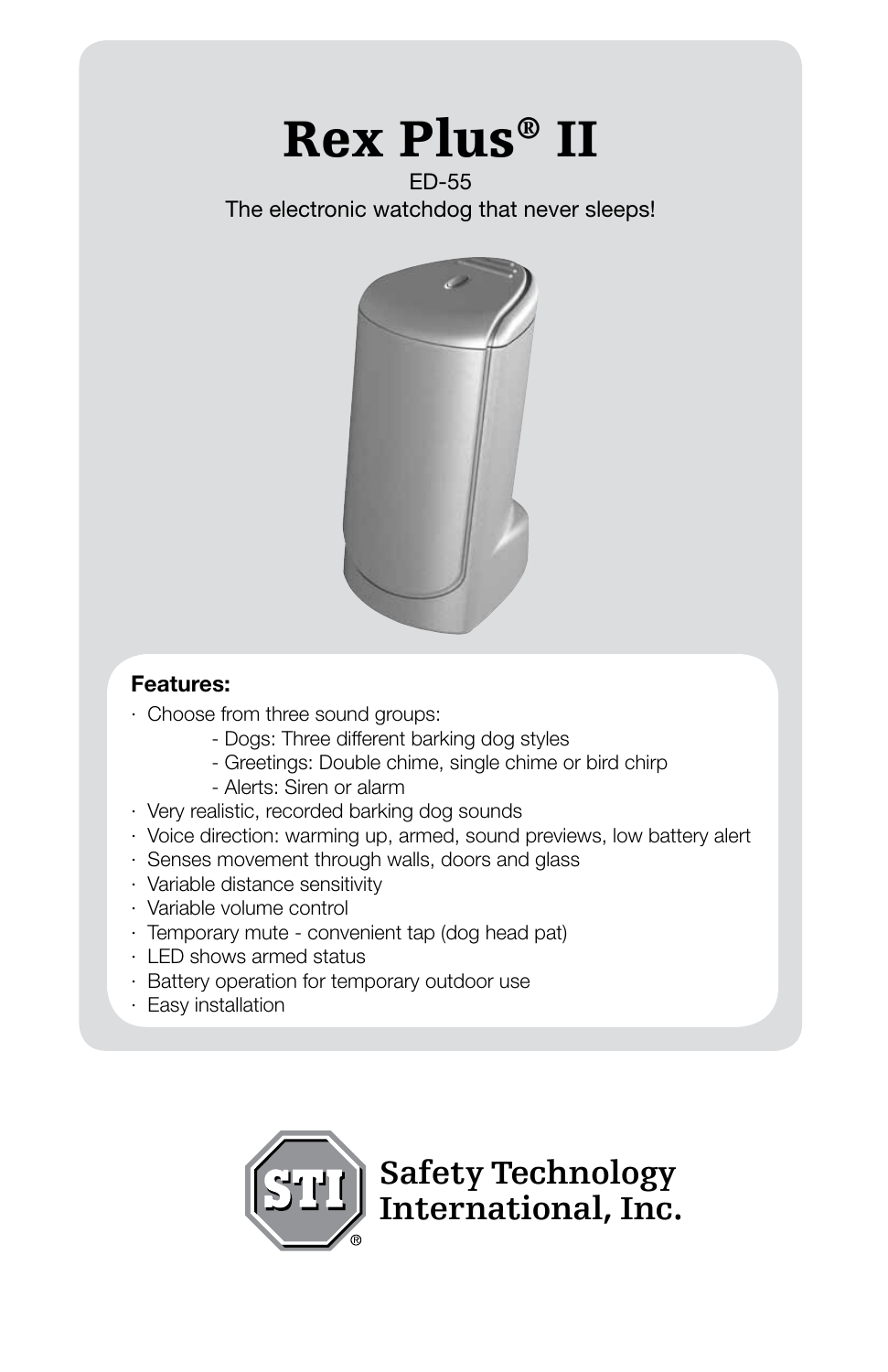# **General Description**

This new generation barking dog alarm features realistic sounds and voice operating status. Ferocious barking dogs, greetings or alarms are available. Rex Plus<sup>®</sup> II is versatile and provides an excellent way to deter burglars, without the annoying problems of owning a real dog. With his electronic radar eyes, Rex Plus<sup>®</sup> II can "see" through thick doors, walls and glass. Once the cord is plugged into any standard 120VAC outlet, he'll stay on duty around the clock.

Portable operation is available by installing the optional batteries. **Note:** Rex Plus<sup>®</sup> II uses a 2.4GHz microwave radar detection system. It shares operation in a band of frequencies along with other electronic devices such as microwave ovens, Wi-Fi, wireless keyboards and other wireless controls. These can also cause undesirable false detections. Reducing the sensitivity and repositioning the unit to aim away from these sources can be helpful.





# **Operational Instructions**

- 1. Plug in unit (Fig. 1).
- 2. Open lid. Adjust volume and sensitivity to lowest level (fully counterclockwise). (Fig. 2)
- 3. Turn unit on. You will hear, "Warming up." After 30 seconds, unit will say, "Armed." Red LED will blink while warming up; solid when ready.
- 4. Move switch to choose:  $\text{Doq}(\triangle)$ , Greeting ( ) or Siren ( ) (Fig. 2)
- 5. Press sound selection button to select sound in each category. (Fig. 2)
- 6. Adjust volume and sensitivity, clockwise, to desired level.
- 7. Point the front of the unit (wider face) towards the detection area. Note: The unit has reduced sensitivity at the back of the unit. (Fig. 3)
- 8. 15 minute mute (Red LED will blink)
	- With lid open, tap the mute button.
	- When lid is closed, tap raised grooves on the lid to activate.
- 9. For portable use or as backup, install 6 "C" alkaline batteries. After arming and no detection for 5 minutes, the LED changes to a slow blink to extend battery life. Note: When batteries are low ED-55 will state "Please replace batteries," only at power up and when mute button is pressed.



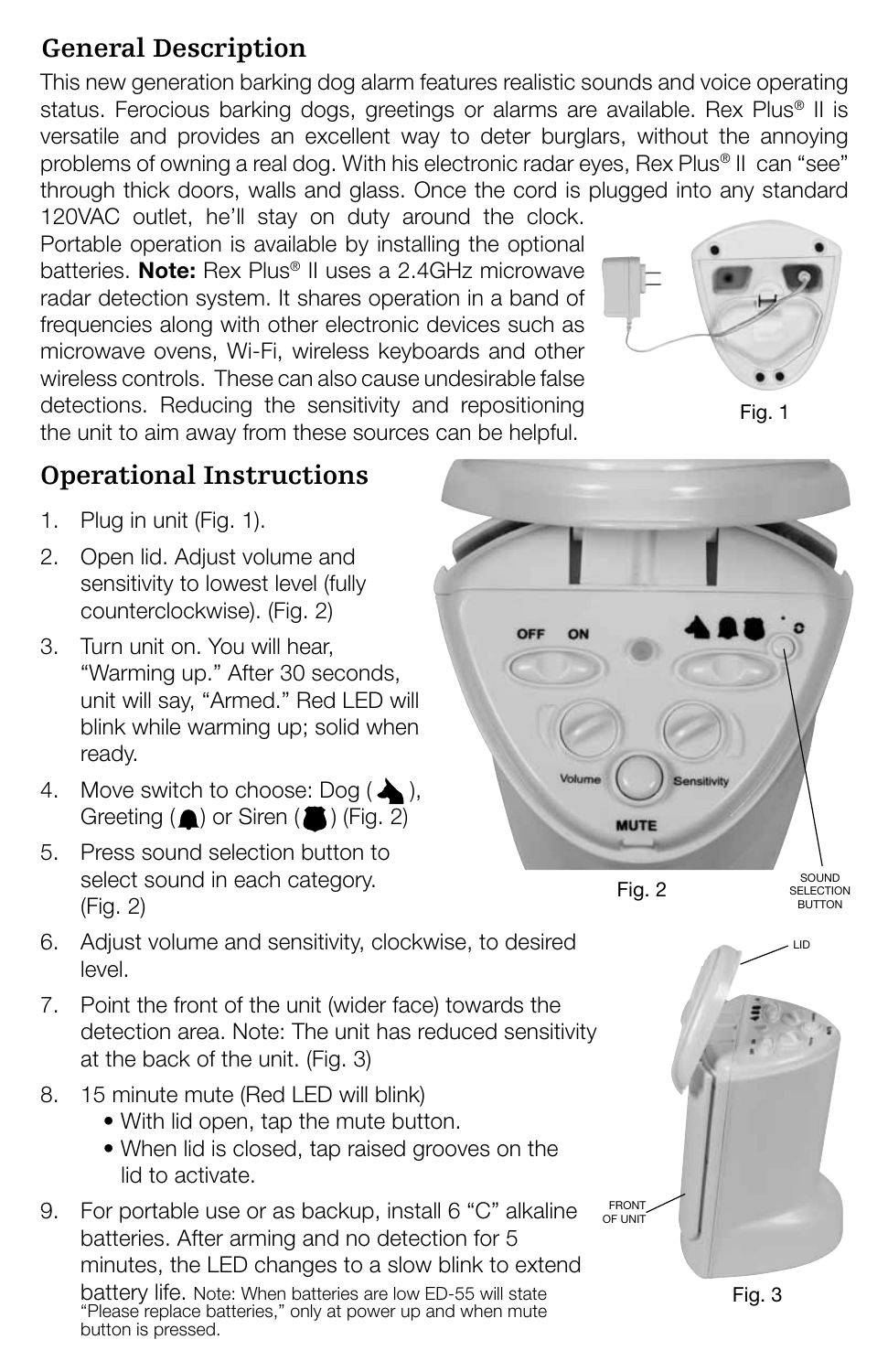# **CAUTION:**

Rex Plus<sup>®</sup> II is designed to detect a moving object though a wall or door and designed to be placed in an area hidden from an intruder or guest. The unit has reduced sensitivity at the back of the unit. If sensing movement from behind, try to change the position of Rex Plus® II slightly to reduce any unwanted detections. The sensitivity control can also be reduced to minimum to detect in the desired direction while reducing the undesired detections. Moving objects in addition to people can also be detected, including vehicles, animals, trees and shrubs blowing in strong winds and dwelling movements during strong storms.

# **Detection Efficiency**

Rex Plus® II radar waves can detect through a variety of materials with maximum efficiency. The following chart serves as a guide.

### **MATERIAL EFFECT ON RANGE**

| Fiberglass or Plastic                         | <b>Full Detection</b>   |
|-----------------------------------------------|-------------------------|
| Wooden Doors                                  | <b>Slight Reduction</b> |
| Glass                                         | <b>Slight Reduction</b> |
| Curtain Material                              | <b>Slight Reduction</b> |
| Paper Cartons/Cardboard                       | <b>Slight Reduction</b> |
| Plaster/Drywall Walls                         | <b>Medium Reduction</b> |
| Metal (Steel doors, aluminum or steel siding) | <b>Heavy Reduction</b>  |

### **SPECIFICATIONS**

| Power Requirements                        | 120 VAC Plug-in Adapter, 12VDC 0.5A (supplied)                                                              |
|-------------------------------------------|-------------------------------------------------------------------------------------------------------------|
| Battery (optional for portable operation) | 6 Alkaline "C" batteries (not supplied)                                                                     |
| Detector Operating Frequency              | $2.4$ GHz                                                                                                   |
| Power detecting standby                   | 0.15W                                                                                                       |
| Power Barking                             | 6 W Peak                                                                                                    |
| <b>Battery Life</b>                       | 90 days maximum with alkaline batteries,<br>depending on the number of activations                          |
| Detection Range                           | 26 ft. maximum, reduced through obstructions                                                                |
| Detection Angle                           | 150 degrees typical                                                                                         |
| <b>External Output</b>                    | 3.5mm mono jack, mates with optional STI<br>Lamp Controller STI-30104, supply 75mA at<br>12VDC for 1 second |
| Weight                                    | 2 lbs., including AC adaptor, without batteries                                                             |
| <b>Size</b>                               | 8 1/2 in. tall, 4 1/2 in. wide, 5 1/2 in. deep                                                              |